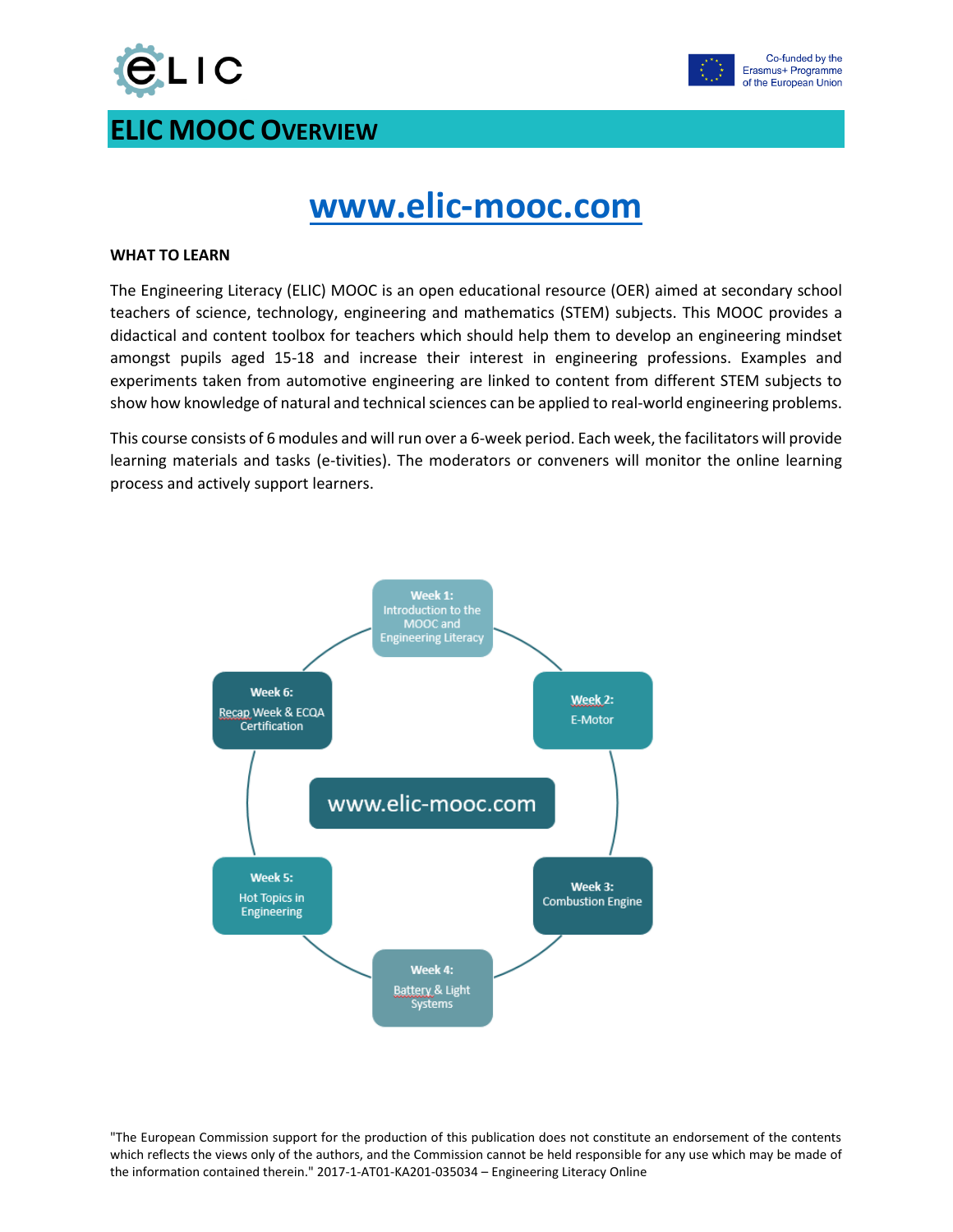



## **Week 1: Introduction to the MOOC and Engineering Literacy**

**Facilitator:** Daniel Spizzo & Adrian Millward-Sadler

**Moderator:** Erika Pernold, Sara Danelon & Hanna Sprenger

#### **Time period: 3 rd until the 9th of February 2019**

**Description:** The first module aims at giving a general introduction to MOOC methodology, structure and requirements to get used to this online learning space and to understand how the ELIC MOOC is structured. This includes for example an overview of contents as well as the amount of time required to complete the course.

The participants thus will get an insight into the MOOC itself, the people involved in it and the topics that will be covered in each of the following weeks. Once familiar with this online learning space, participants will be asked to introduce themselves as a way of getting to know each other.

A general look at the concept of engineering literacy will be taken, in order to start some reflections on how to promote it through innovative training methods as well as to practice how to work on e-tivities which are going to be implemented throughout the whole course.

**Learning objectives:** By the end of this week you will

- understand the aims and objectives of a MOOC
- get to know facilitators, fellow participants and plan personal participation
- gain an insight into engineering literacy by means of a short introduction
- understand how to use ELIC MOOC for official final skills' certification

## **Week 2: E-Motor – the future of the automotive industry?**

**Facilitator:** Richard Messnarz

**Moderator:** Erika Pernold & Hanna Sprenger

### **Time period: 24th of February until 2nd of March 2019**

**Description:** The goal of week four is to introduce the MOOC participants to electric motors in general and to show how electric motors are used in cars. This week will in depth deal with system componenents, system elements and interfaces in powertrain solutions in cars where e-motor concepts are used. Moreover, this week will create a system engineering understanding which allows participants to implement content related experiments at school to specific automotive functionalities.

**Learning objectives:** By the end of this week you will

- understand the system engineering concept of e-motor in cars
- know how STEM subjects can be linked to the concept of the e-motor in cars through innovative teaching methods and experiments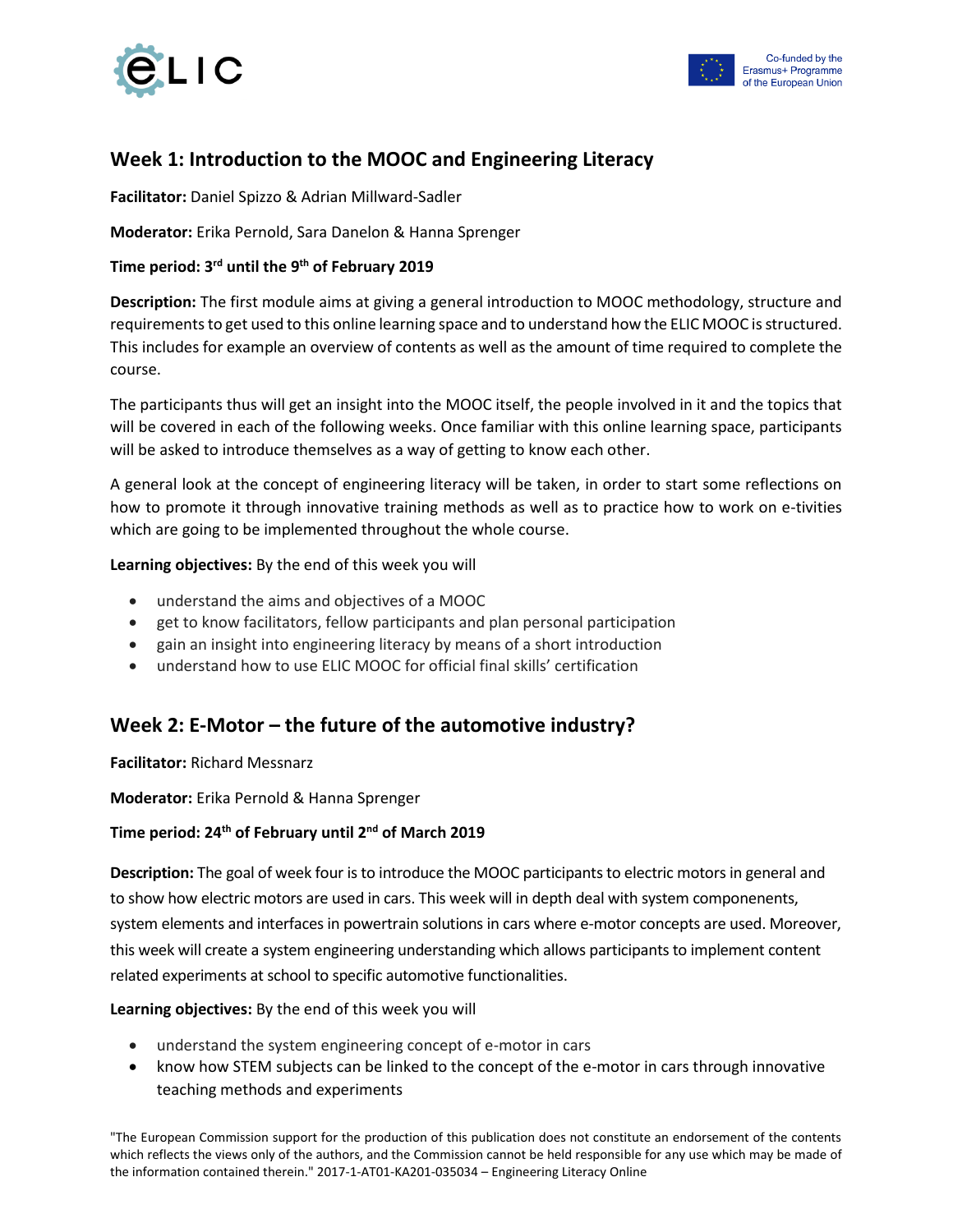



## **Week 3: Combustion Engine at a Glance**

**Facilitator:** Herbert Fellner & Wolfgang Kriegler

**Moderator:** Erika Pernold & Hanna Sprenger

#### **Time period: 17th until the 23rd of February 2019**

**Description:** The aim of this week is to give an introduction to the operation of internal combustion engines and to the impact on society and environment. The working process of the internal combustion engine is divided into 5 topics.

In "engine-mechanics" the basic function of a 4-stroke-engine will be described and the main parts are introduced.

In "fuels for engines" different possibilities of current and advanced fuels will be discussed, also discussed from various subject perspectives.

"Mixture formation and combustion" will highlight the transformation of chemical energy to mechanical energy and the last two topics will deal with emission, the reduction in after treatment systems and the impact of exhaust gas immission.

**Learning objectives:** By the end of this week you will

- understand the basic functions of internal combustion engines
- have an overview of the different current and advanced fuels for internal combustion engines
- have information on exhaust gases and why they occur and on how exhaust gases impact the society and the environment
- know how exhaust gases can be reduced

## **Week 4: Battery & Light Systems**

**Facilitator:** Jakub Stolfa, Daniel Kouril & Thomas Harach

**Moderator:** Erika Pernold & Hanna Sprenger

#### **Time period: 10th until the 16th of February 2019**

**Description:** The main aim of the second week is to introduce the MOOC participants to how headlamps and rear lamps are used in cars and to provide a system engineering understanding which allows teachers to assign experiments at school. Further, content related to specific automotive functionalities in the area of light systems will be explained and discussed during this week.

Another goal of this week is to introduce the participants to battery systems in general and how they are implemented into modern vehicles. The content provided within this week should give an overall understanding and show how various sciences such as physics etc. can be applied to modern vehicle battery systems.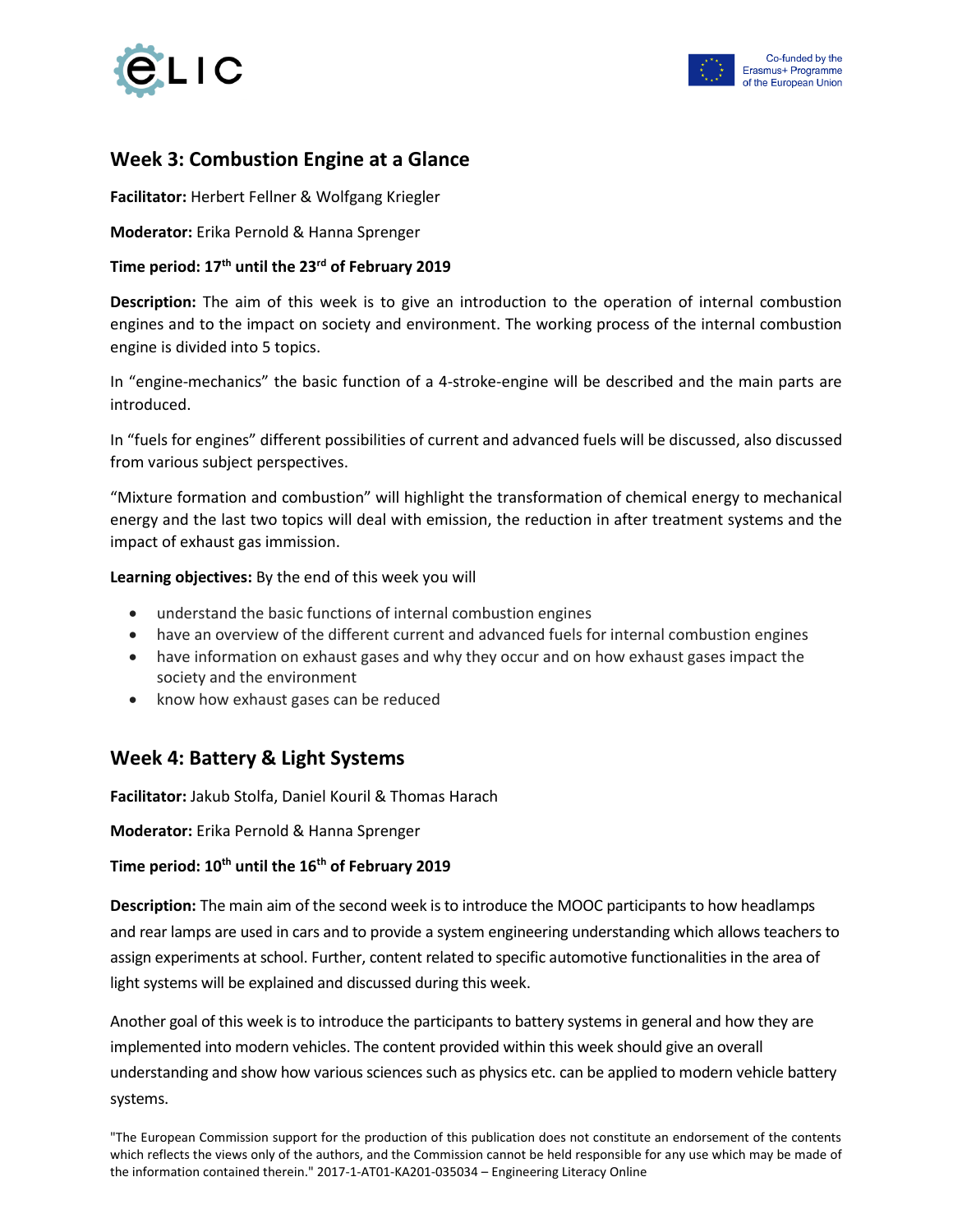

#### **Learning objectives:** By the end of this week you will

- understand the system engineering concept of the Lithium Ion battery system in cars
- knowing how STEM subjects can be linked to the battery system in cars through innovative teaching methods and experiments
- understand the system engineering concept of light systems in cars
- knowing how STEM subjects can be linked to the light system in cars through innovative teaching methods and experiments

## **Week 5: Hot topics in Engineering – What is new and challenging for the industry?**

**Facilitator:** Tim Ahrens

**Moderator:** Erika Pernold & Hanna Sprenger

#### **Time period: 3rd until the 9th of March 2019**

**Description:** During this week which is going to focus on "Hot Topics in Engineering" current issues in engineering will be discussed which include energy management, autonomous driving and cyber security in engineering. The topics are currently crucial for the automotive industry and it will be shown to the participants how they can be introduced to the set teaching curriculum in diverse STEM subjects with innovative teaching methods and tools.

**Learning objectives:** By the end of this week you will

- know, understand and be able to teach the basics of energy management to secondary school pupils
- know, understand and be able to teach the basics of autonomous driving to secondary school pupils
- know, understand and be able to teach the basics of cyber security to secondary school pupils
- understand the basic functionalities behind the technologies and forge your own opinion regarding these topics

## **Week 6: Recap and certification – was it worth participating in the ELIC MOOC?**

**Facilitator:** Annette Casey & Daniel Spizzo

**Moderator:** Erika Pernold & Sara Danelon

## **Time period: 10th until the 16th of March 2019**

**Description:** During this week the participants will recap and summarize the highlight topics that have been discussed during the last five weeks. It is important that all participants reflect on their learning experiences from their MOOC participation for their own development but also it will be most important to give feedback on different didactical approaches connected to the individual subjects treated by the ELIC MOOC to the team of facilitators of the "Engineering Literacy" MOOC for further development.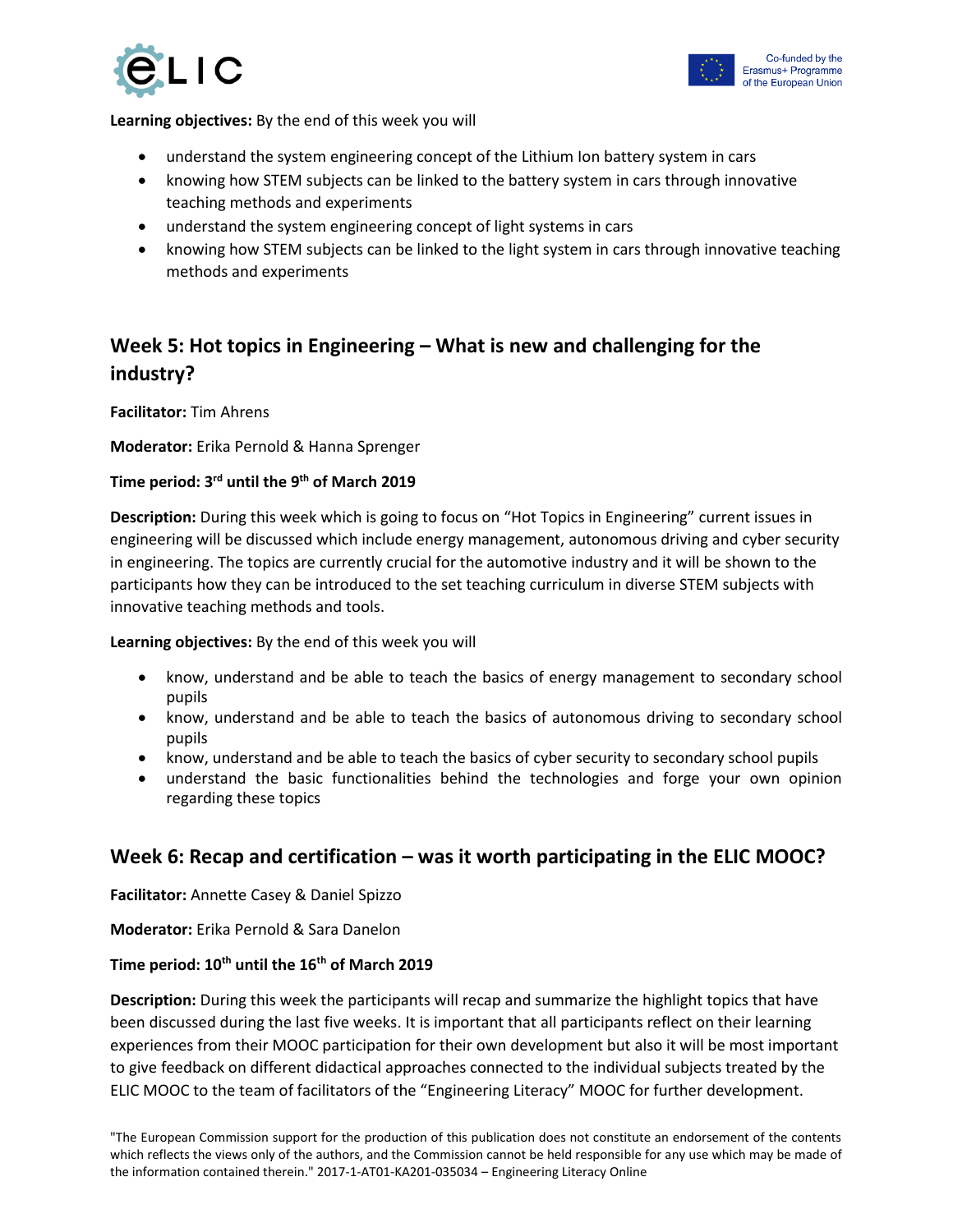



Further, one main aim is also that the ELIC MOOC participants take the ECQA certificate to prove their newly acquired skills in the area of engineering literacy for secondary schools.

**Learning objectives:** By the end of this week you will

- have a detailed overview of the most important aspects of Engineering Literacy of the ELIC MOOC
- be able to select the most relevant content in order to boost engineering literacy among your pupils in your subject
- have a good understanding of how a MOOC can be implemented as a tool for teaching in your school
- have received the ECQA certificate, if desired by you

#### **HOW TO LEARN**

With this MOOC we, the ELIC team, aim to support learning processes in a diverse, international online group. Our experts/facilitators for the six weeks will provide different types of materials, questions for discussion and tasks to fulfill (e-tivities) with respect to the topics of the week. The moderators/conveners will support you to become an active online learner who collaborates with others to complete the tasks and who shares his or her learning experiences on the web.

#### Our philosophy

… is based on the principles of connectivism:

- Autonomy to make your own choices and be in control of your learning, to learn what is important for you and in which extent,
- Diversity with respect to your experience, your interests and where you are coming from as well as the diverse experiences and interests of the experts, diverse resources (of learners and experts),
- Interactivity to give you the opportunity to engage with different learners from the participating countries
- and openness to everybody who is interested into our MOOC and open to share. In this MOOC you don't need a password to contribute.

#### Support

The moderators/conveners will support you – see their suggestions:

- If possible, proceed as the MOOC proceeds and be active when the others are active (it's easier this way),
- Don't aim to read or watch everything, fulfill each task but choose what is of interest to you,
- Try to communicate online with the other learners and don't be afraid of writing in English, nobody's English is perfect.